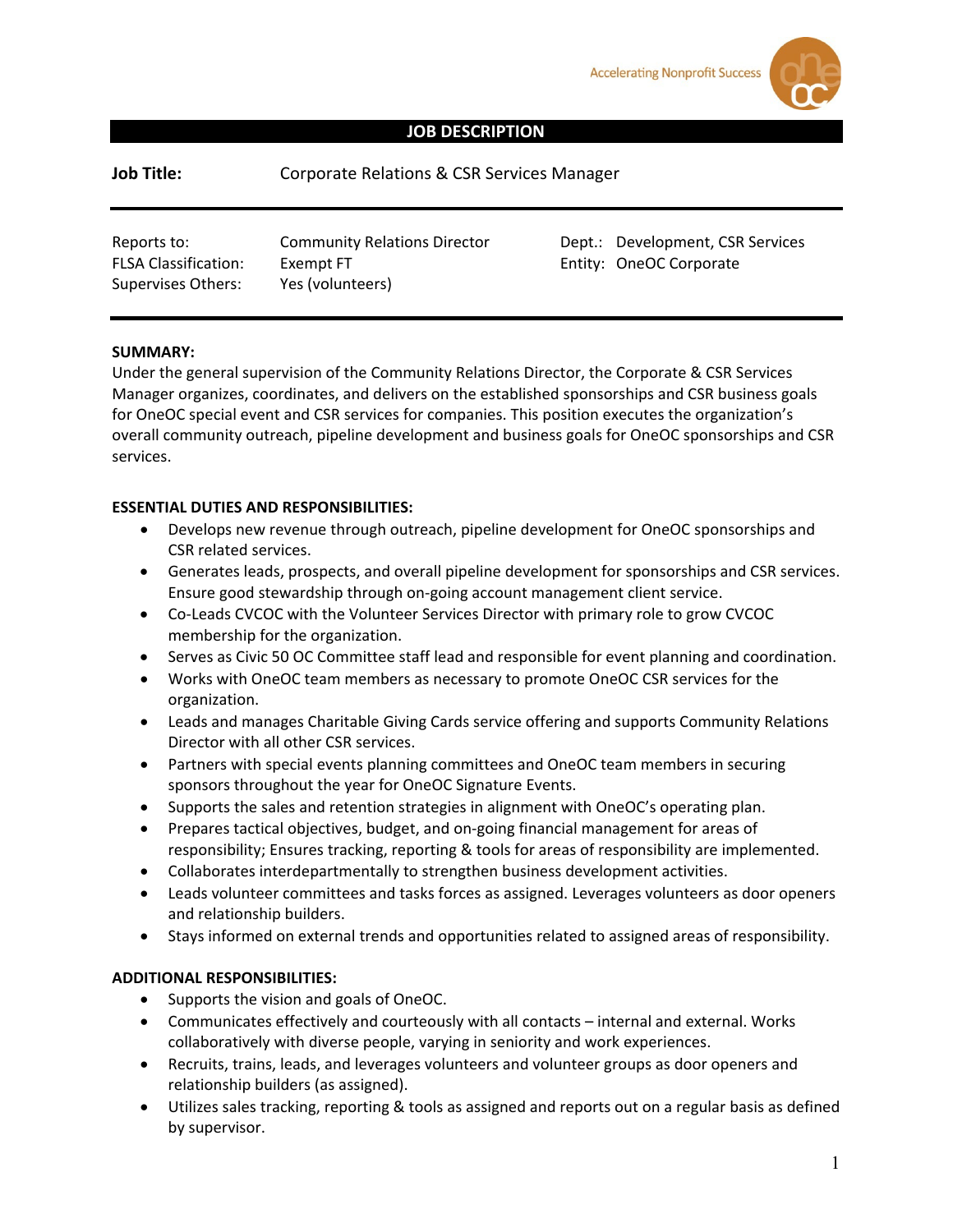- Attends meetings and trainings as requested.
- Organizes workload throughout the day to meet project timelines and deadlines.
- Assists with other duties as assigned on a regular or occasional basis.

# **EDUCATION AND/OR EXPERIENCE:**

- Minimum of 3 to 5 years' experience in successful business development position.
- Must have a sense of urgency and a strong desire to be part of building revenue portfolios.
- Possesses excellent oral and written communications skills.
- Demonstrated results of connecting with local leaders, groups, and networks.
- Ability to recruit, inspire and lead volunteers and volunteer groups.
- Must be highly organized with proven ability to prioritize responsibilities, handle multiple deadlines and be proactive and productive in a fast-paced work environment.
- Demonstrated ability to work independently on self-directed projects and to collaborate in a team environment to drive sales campaigns from concept through completion.
- Possesses excellent project management skills with an affinity for consistently producing highquality work and yield.
- Outcome driven with the ability to respond and manage to changing circumstances and priorities
- Experience with Salesforce.com or other CRM programs preferred.
- Possesses a positive attitude, strong interpersonal skills, leadership qualities and a flexible teamoriented approach to working with others with an intellectual curiosity and professional drive.

## **COMPUTER & EQUIPMENT SKILLS:**

- Uses Microsoft Office Tools such as Word, Excel, PowerPoint as well as Internet and email programs proficiently.
- Knowledge of Saleforce.com or other CRM programs
- Has good general knowledge of computer operations; uses a keyboard and calculator proficiently and with a high degree of accuracy.
- Uses typical office equipment (i.e., fax, phone, copiers).

### **PHYSICAL JOB REQUIREMENTS:**

- Sits for extended periods of time at a computer station or work desk. Stands and walks throughout the day.
- Uses hands and fingers to operate computers and office equipment for up to 8 hours or more each day.
- Requires clear vision at 20 inches or less with or without corrective lenses and vision sufficient to use equipment and drive a car safely.
- Hearing and speech within normal ranges and sufficient for clear communication face to face and on the telephone.
- Lifts up to 10 pounds regularly and 25 pounds occasionally.
- Exposed to typical office environment conditions and noise levels.

# **MENTAL AND REASONING REQUIREMENTS:**

- Uses critical thinking skills to create documents and spreadsheets and interpret information furnished in written, oral, diagram, or schedule form.
- Able to set goals based on available information and to plan work in order to meet deadlines. Able to project likely future occurrences based on current or historic data.
- Uses decision-making skills and judgment to work independently to resolve problems; able to identify those situations that require supervisor intervention for a solution.